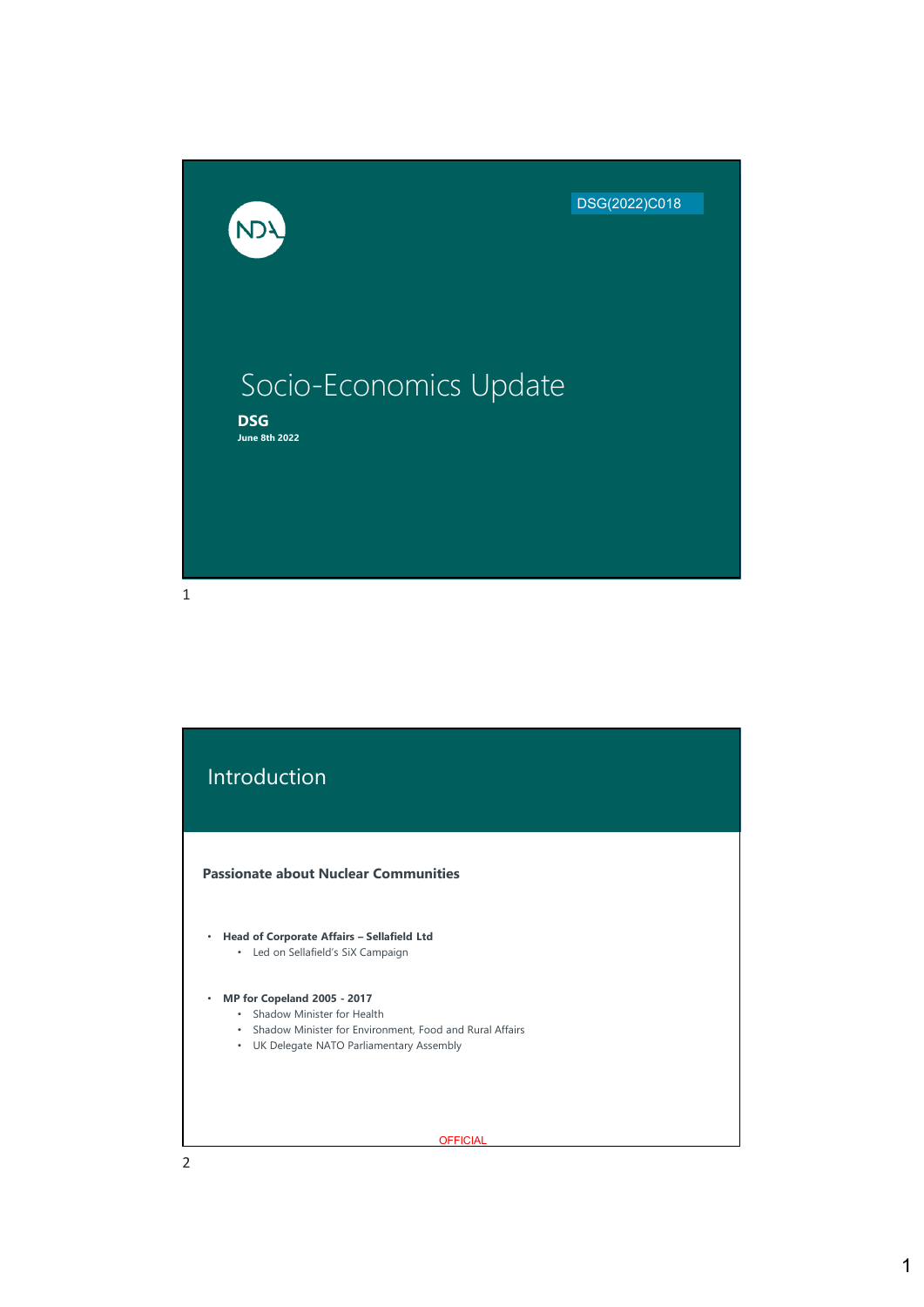

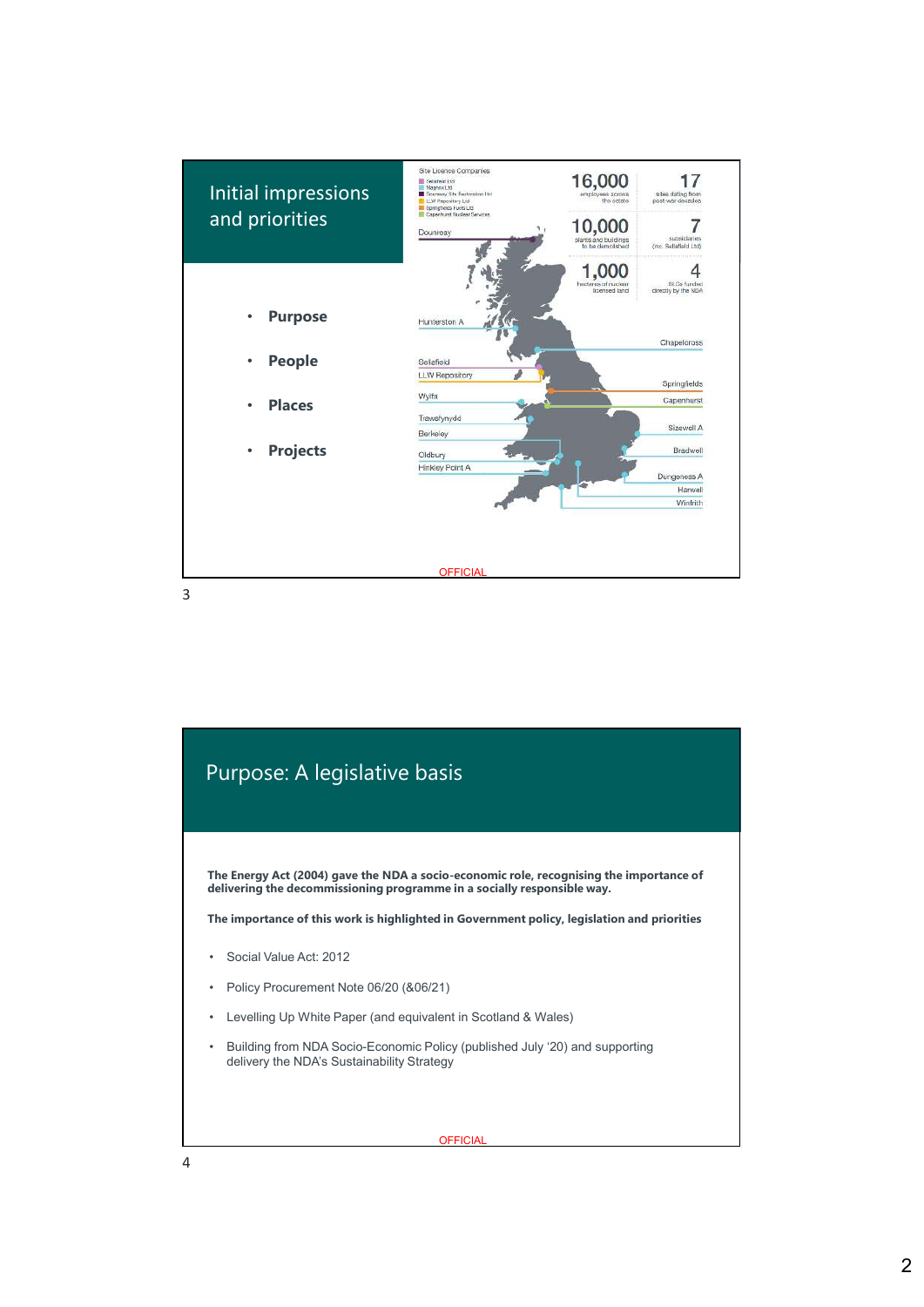# Purpose: levers for socio-economic impact

**The NDA's "business as usual" activities have considerable positive socio-economic impact, but we would like to improve further:**

## **Well established grant programme (~£15m per year)**

- Targeted at supporting local economic, environmental and social regeneration
- Supports diversification of local economy (e.g. green energy, tourism, manufacturing)
- Aligned with HMG Priorities e.g. levelling up agenda, 'net zero' etc
- UN Sustainable Development Goals

## **Social value and wider considerations in business decisions**

- Procurement
- Employment
- Reuse of land and other assets
- Skills links to wider nuclear agenda
- R&D&I applied research with export potential
- Alignment to Sustainability Agenda

**OFFICIAL** 

5

# Purpose: Sustainability, Social Value and Socio-Economics: How does it all fit together?

### **Sustainability**

Our approach towards sustainability incorporates everything we do as an organisation; from our carbon footprint to our employment practices. This is an emerging field across the private and public sector and so remains iterative.

#### **Social Value**

The Public Services (Social Value) Act, 2013 requires people who commission public services to think about how they can also secure wider social, economic and environmental benefits. Government departments operate within the scope of the Act. The Social Value Beacon Project relates to the NDA's approach to social value with regard to employment and procurement practices.

#### **Socio-Economics**

Our approach towards socio-economics is based upon statutory obligations referenced in the 2004 Energy Act. Working through and with our site license companies, we co-create effective economic interventions in the communities closest to our sites using independently produced economic assessments. Ultimately, it's about creating permanent, positive, and significant social and economic change through deliberate activities which improve people's lives.

#### **OFFICIA**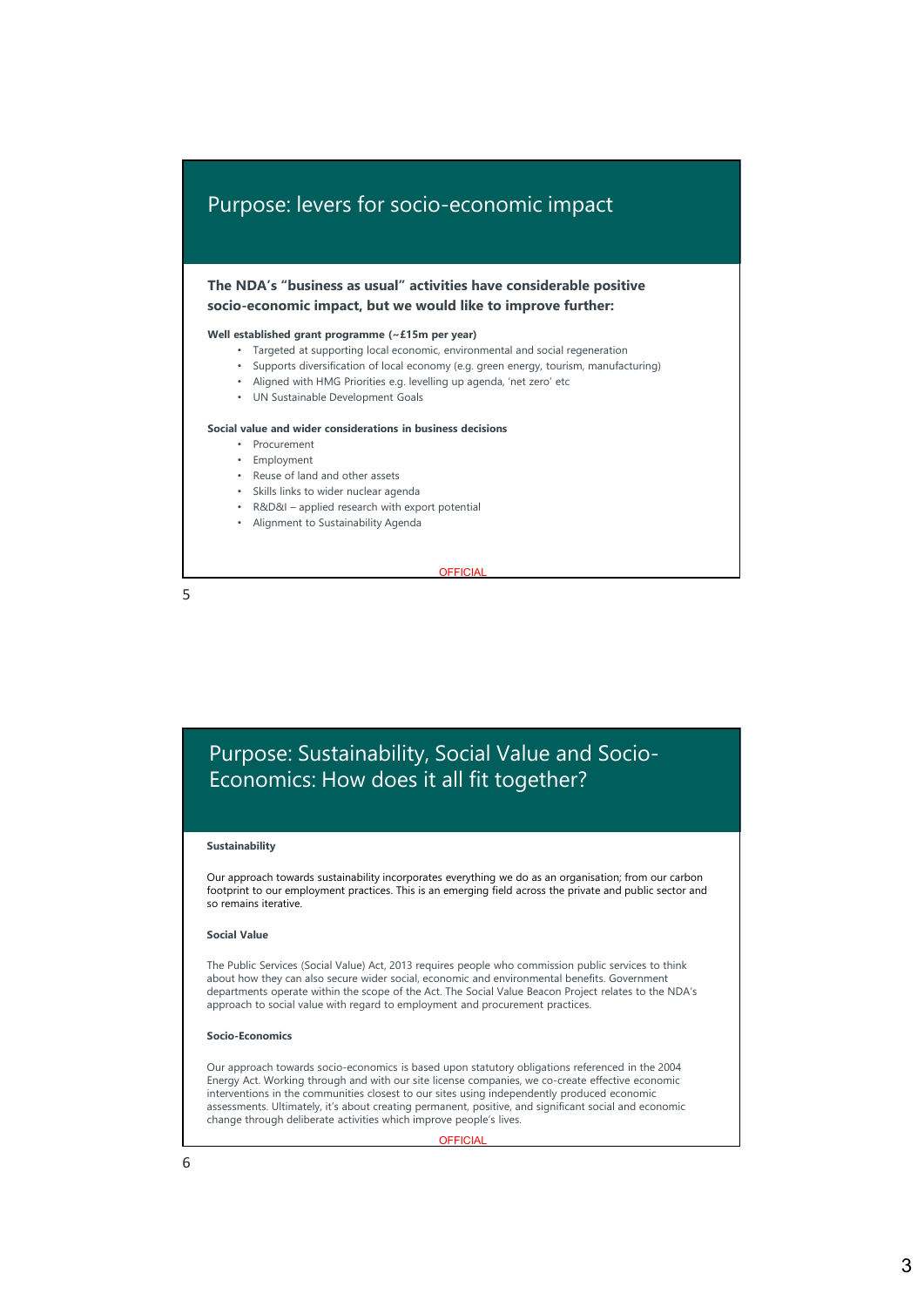

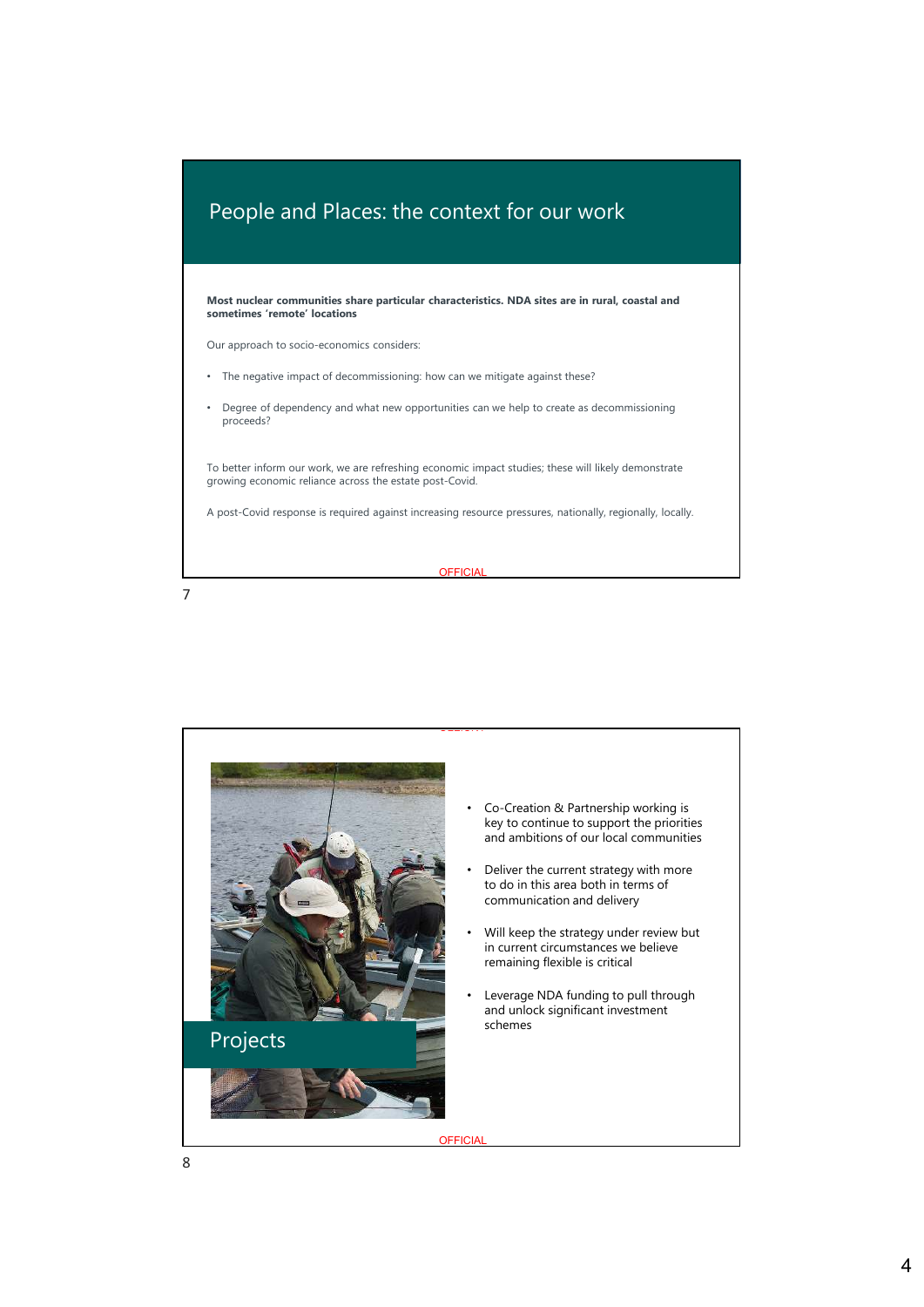



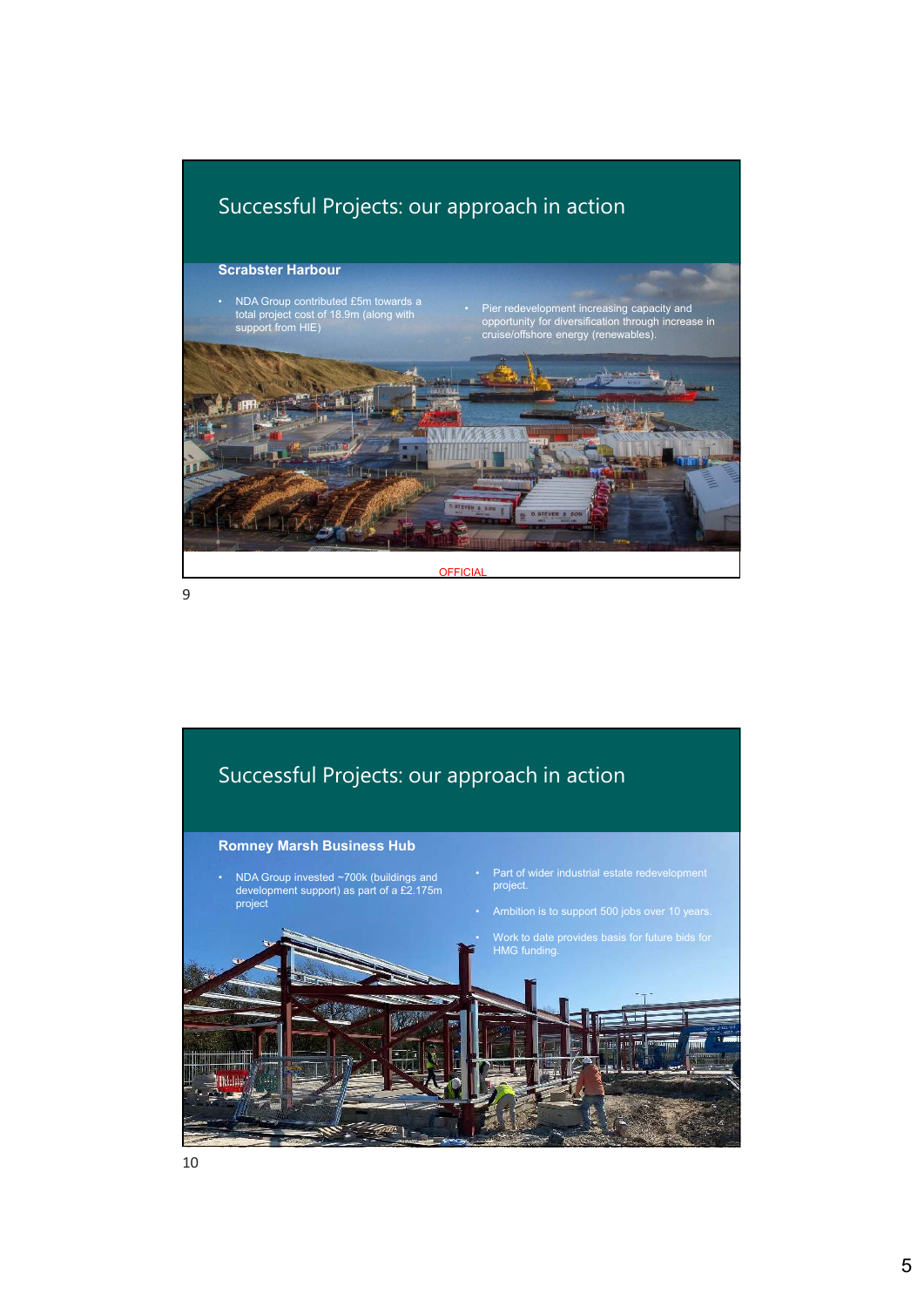

11